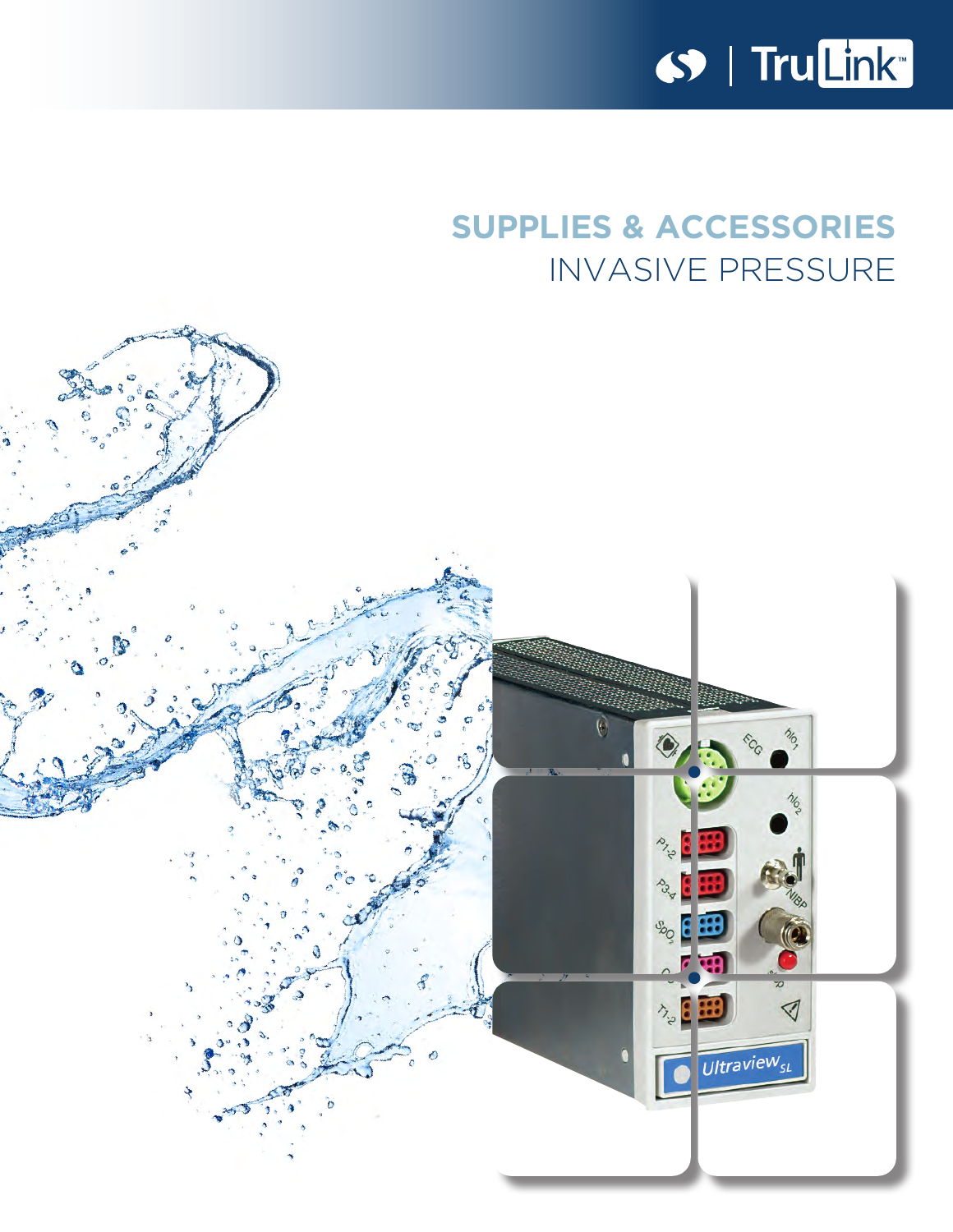## **Invasive Pressure Supplies**

Supplies are available through Spacelabs for 90496/91496 modules configured for invasive pressure. Customers can choose from Edwards Lifesciences or Abbott Laboratories integrated single or dual pressure cables that connect directly to the transducer(s). For BD models, Spacelabs offers single or dual adapters and interface cables to allow use of compatible transducers. Transducer kits are available in patient or pole mount options, as well as a neonatal configuration.



| <b>Order Code</b> | <b>Description</b> | Length/Size | Qty |  |
|-------------------|--------------------|-------------|-----|--|
|-------------------|--------------------|-------------|-----|--|

#### **Integrated Adapter Cables (connects directly to transducer)**

|                                                | <b>Edward Lifesciences</b>       |              |        |  |
|------------------------------------------------|----------------------------------|--------------|--------|--|
| 700-0293-01                                    | Single pressure integrated cable | 396 cm/13 ft | 1 Each |  |
| 700-0292-01                                    | Dual pressure integrated cable   | 396 cm/13 ft | 1 Each |  |
| <b>Abbott Laboratories/Hospira/ICU Medical</b> |                                  |              |        |  |
| 700-0295-01                                    | Single pressure integrated cable | 396 cm/13 ft | 1 Each |  |
| 700-0294-01                                    | Dual pressure integrated cable   | 396 cm/13 ft | 1 Each |  |

#### **Interface Cable & Adapters**

| Interface Cab le                                                              |                                                                                                                                                    |              |        |  |
|-------------------------------------------------------------------------------|----------------------------------------------------------------------------------------------------------------------------------------------------|--------------|--------|--|
| 690-0021-00                                                                   | Compatible with Datex-Ohmeda TC-VTK<br>or Becton Dickinson model 684085 pressure transducers.<br>Requires adapter cable 700-0091-00 or 700-0028-00 | 366 cm/12 ft | 1 Each |  |
| Interface Adapter-Transducer interface cable required from transducer company |                                                                                                                                                    |              |        |  |
| 700-0791-00                                                                   | Single pressure cable                                                                                                                              | 122 cm/4 ft  | 1 Each |  |
| 700-0028-00                                                                   | Dual pressure cable                                                                                                                                | 122 cm/4 ft  | 1 Each |  |